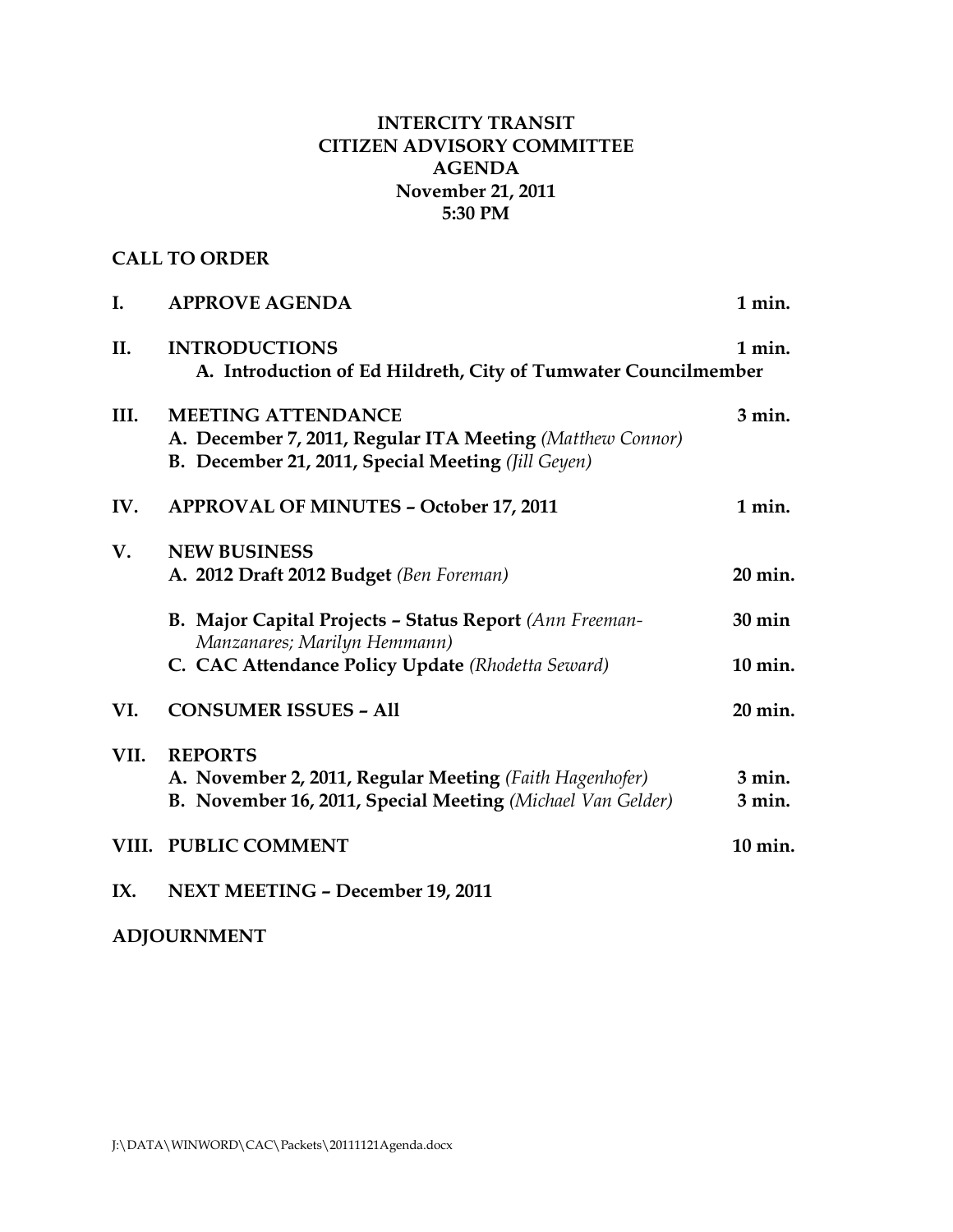### **MINUTES INTERCITY TRANSIT CITIZEN ADVISORY COMMITTEE October 17, 2011**

### **CALL TO ORDER**

Chair Stephen Abernathy called the October 17, 2011, meeting of the Citizen Advisory Committee (CAC) to order at 5:31 p.m. at the administrative offices of Intercity Transit.

Members Present: Gerald Abernathy; Steve Abernathy; Matthew Connor; Valerie Elliott; Sreenath Gangula; Roberta Gray; Meta Hogan; Julie Hustoft; Don Melnick; Joan O'Connell; Carl See; Kahlil Sibree; Michael Van Gelder; and Rob Workman

**Excused:** Faith Hagenhofer; Wilfred Collins; Jill Geyen, and Catherine Golding

**Unexcused:** Charles Richardson and Jackie Reid.

**Staff Present:** Mike Harbour, Rhodetta Seward, Bob Holman, Erin Scheel, Dennis Bloom, Meg Kester, Ann Freeman-Manzanares, and Shannie Jenkins.

**Others Present:** Bob Duffy, John Vaneck, and Anne Van Sweringin.

### **APPROVAL OF AGENDA**

#### **It was M/S/A by Gray and Melnick to approve the agenda.**

#### **INTRODUCTIONS**

- **A.** Board member, Eve Johnson, Citizen Representative, was introduced.
- **B.** New CAC members provided self introductions.

#### *Hogan arrived*

#### **MEETING ATTENDANCE**

- **A. October 19, 2011, Work Session –** Wilfred Collins.
- **B. November 2, 2011, Regular Meeting–** Faith Hagenhofer.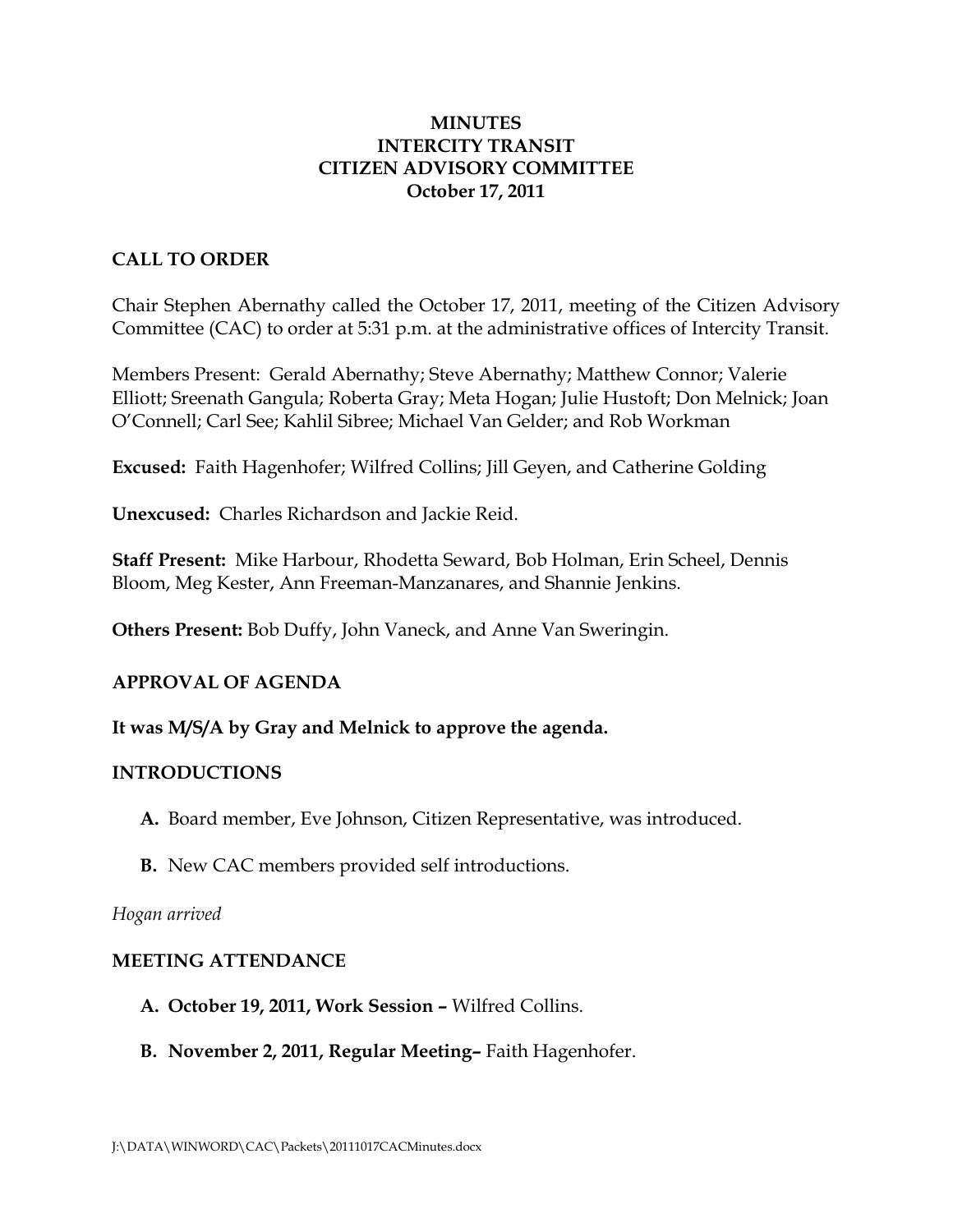# **APPROVAL OF MINUTES – August 15, 2011, Minutes**

# **It was M/S/A by Gray and G. Abernathy to approve the minutes of August 15, 2011, as presented.**

### **OLD BUSINESS**

**A. Attendance Policy –** The CAC ad hoc committee, consisting of Connor, Hogan, and O'Connell met and reviewed the current policy. Hustoft was unable to participate. They reviewed several policies from other jurisdictions and local non-profits and businesses around town. After discussion, the committee came up with a proposal which they presented to the CAC. Connor commented the proposed policy was to encourage and motivate members to attend meetings. Instead of having unlimited excused absences, if a member misses more than 25% of the meetings in a rolling year, the member will be dismissed from the Committee. Hogan commented it was agreed members will still be expected, as a common courtesy to contact Seward if they are not able to attend a meeting, so staff will know if there will be a quorum. O'Connell noted staff will provide members with a monthly attendance report, so each member can track their absences. Everyone will start with a clean slate once the policy is approved by the Authority.

If approved by the CAC, Seward will take the policy to the Authority for approval and then it will go into place at the following meeting of the CAC. See asked if there would be special consideration if someone has a long term illness. Hogan responded the ad hoc committee came to agreement that if a member is not able to attend, they are not contributing to the committee and should be relieved of their commitment. Elliott questioned the wording "automatically removed" and asked if a group can meet and have a discussion rather then remove them automatically. Hogan feels this puts it back on the CAC which could make members feel awkward. It could become a popularity situation. Gray suggested if a member needs to resign, they be given priority at a later date, or at least encourage them to apply when a better time works for them. Elliott asked since the Board selects the members of the CAC, will they approve when a member is removed. The ad hoc committee responded that is not the intent of the policy; it will be an automatic removal.

Elliott voiced concerns if a member cannot attend a meeting when a date is changed. The issue is addressed in the proposal. If staff needs to change the date of the "regular meeting schedule" and a member is unable to make the new date, the absence would not go on the members' record. Gray likes having the report showing the absences.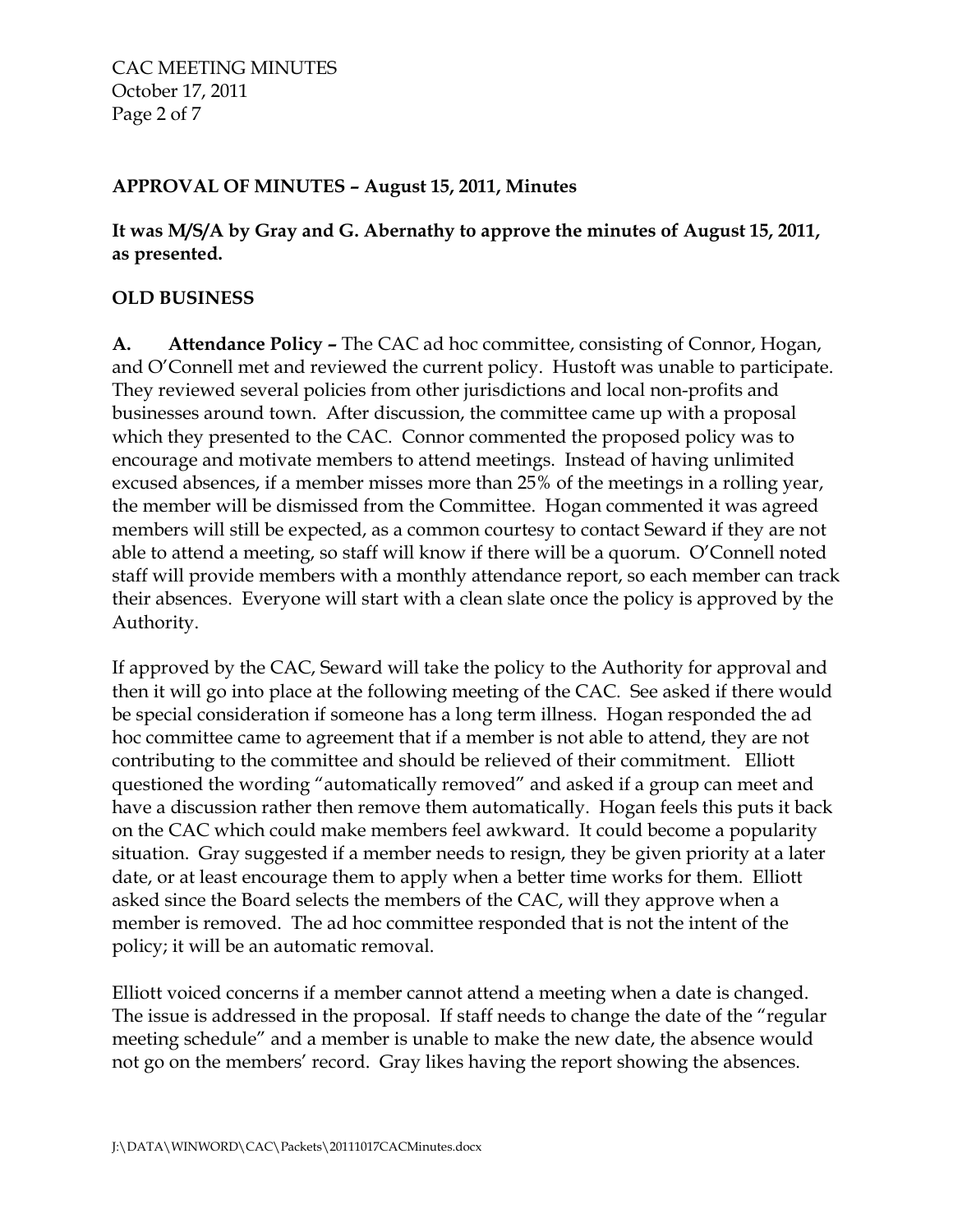CAC MEETING MINUTES October 17, 2011 Page 3 of 7

O'Connell pointed out the reasons why the decision was made and commented each member has value and if absent, everyone loses out on important input.

# **It was M/S/A by Melnick and Gray to adopt the proposal and present to the Authority.**

# **NEW BUSINESS**

**A. Environmental & Sustainability Management System Update –** Holman presented an update on the implementation of the Environmental & Sustainability Management System (ESMS). The Authority approved an ESMS policy in early May 2011.

## *Sibree and Workman arrived.*

The ESMS consistsof processes, procedures, and creates documentation to make us more efficient and organized. The focus of the system is on economic, environmental, and sustainability benefits. Internally, we hope to be more adaptable and foster continued improvement within the agency. We will increase our operational efficiency, with cost savings and avoidance. Externally, we gain positive relations and public image, along with improved community sustainability.

ESMS started in 2009 with the agency adopting the APTA sustainability commitment. We formed a core team, added an intern from the Evergreen State College, and developed a sustainability plan. The Authority approved the Sustainability and Greenhouse Gas Reduction policy in 2010. The plan began implementation with a FTA federal grant in 2011. The Core Team attended a workshop in January 2011. After briefing the Authority from the workshop, the environmental and sustainability policy was adopted on May 4, 2011.

The FTA final training workshop is in November 2011. An ESMS gap analysis and audit will take place in March 2012. The ESMS program derived from the International Organization for Standardization (ISO14001). The standard consists of 17 elements with multiple requirements. We are moving forward to meet these standards and become ISO 14001 certified.

Holman went over the organizational/responsibility chart. Harbour is designated as the Senior Manager and has authority to approve all policies and procedures as an administrator. Other policies and procedures need to have approval of the Board. The standards also requires we have a Management Representative to help facilitate and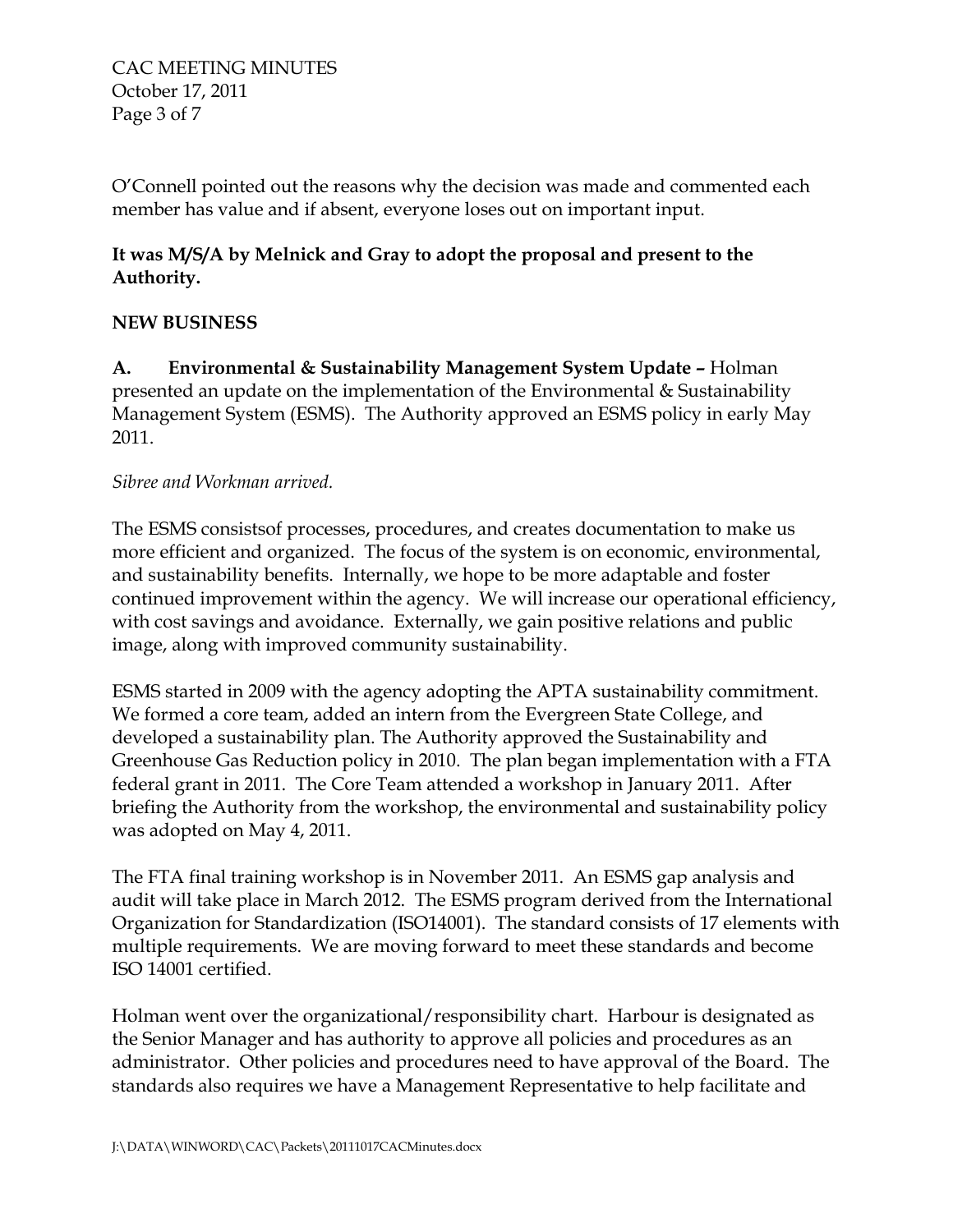CAC MEETING MINUTES October 17, 2011 Page 4 of 7

ensure the success of the program. The focus of the ESMS is to plan what we need to do, put it into effect, check to see if we are doing it right, and continue to act on the plans. We will continue to revisit and rank what is important to the community and the agency. Sixty different activities were identified, and then narrowed down to eight significant aspects.

Once significant aspects are identified, objectives and targets are figured out, and then an action plan is put into place. We focused on five areas for an action plan:

- 1. Emergency preparedness and response.
- 2. Spill Prevention & emergency clean up.
- 3. Storm water management.
- 4. Fluids management (non UST).
- 5. Reduce fuel usage.

Gray asked Holman to define the difference between environmental and sustainability. Holman responded environmental is the place where we find ourselves in the community with air and water. Sustainability is looking at activities and asks if there is anything we can do better. Harbour commented it means meeting the needs of our current customers without endangering the environment of future generations.

O'Connell asked if staff finds this program gives more guidance and significance. Holman responded it gives us structure and makes us look at how we measure. Holman informed the CAC the certification is for a three year period, and then needs to be renewed. Harbour commented it forces us to do things the right way and have discipline. Melnick would like to see the sustainability portion defined more clearly when speaking to the public. See asked if ESMS has developed a way to measure improvements. Holman replied we recently applied for APTA recognition for our sustainability at the platinum level. The application process requests a lot of measurements and statistics, both existing and past measurements. Van Gelder feels it would be beneficial to include a short piece about performance measures and targets in the presentation. Harbour finished by mentioning these action plans have 14 different measureable outcomes which are being tracked. Our intern, Justin Rogers, organized the data in one place on our computer.

**B. Bike PARTners Program Update** – Scheel coordinates the Bike PARTners program, which is part of the Smart Moves Youth Education Program. The program teaches preschool kids through colleges students how to access the transportation network without using a car. This program is throughout the Olympia, Lacey, Tumwater and Yelm areas. Last year, the program had direct contact with 15,000 kids. Bike PARTners started in 2010 with eight volunteers. Bikes used in this program are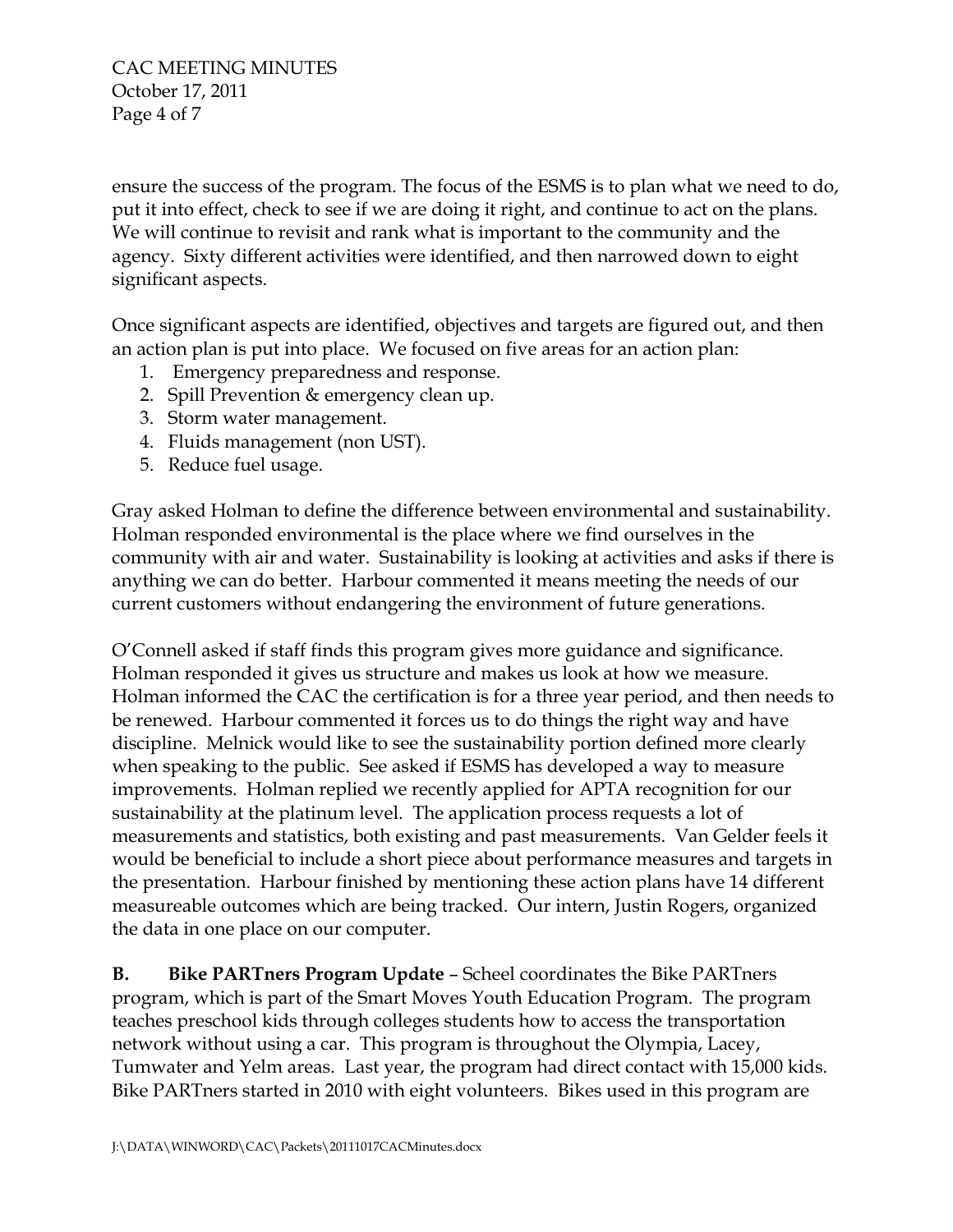CAC MEETING MINUTES October 17, 2011 Page 5 of 7

left on our buses and unclaimed; others come from King County Metro, cities, and the Bicycle Alliance. The program is supported by grants, big partnerships and volunteers. Intercity Transit provides the volunteers a place to work to refurbish the bikes for low income students. One of the goals of the program is to teach students how to work on bikes, fix a flat or adjust the bike as they get taller. This builds confidence in the students and will introduce transportation alternatives to this generation. Volunteer Vaneck shared he first got started in the program at Evergreen Vista. The volunteers are teaching manual literacy to the students, along with fun and independence. Bike PARTners comes together with Intercity Transit, grant money, tools and parts, and partners with the schools to bring kids together.

Volunteer Duffy shared they meet with kids twice. The first day is to go over basics about tools used to work on bikes, how to adjust the bike, fix a flat and match bikes with the kids' size. The second day, Scheel and volunteer Van Sweringin take the kids on an hour-long bike ride, providing helmets and lights. They show them how to lock a bike, practice drills and rules, use bike lanes, and cross intersections. Each spring, the schools have a Bike to School Day. Over 1,000 kids participated in 10-11 different schools throughout the county. Scheel read thank you notes from several of the kids who received a bike.

Hustoft asked how they choose the schools. Scheel responded the group goes to the school where grants are received. There are grant programs in four schools now. Each grant is \$5,000. Gray asked if rain or speed is an issue. Scheel commented they both are issues. "Walk n' Roll" is another program in the 11 schools. In surveys, parents say the number one reason they drive their kids is traffic, with most of that traffic being other parents driving their own kids. Rain is far down on the survey list and is not a deterrent. We have an anti-speeding campaign called "Slow the Pace." Parents sign a pledge form stating they will slow the pace and they receive a bumper sticker.

**C. Proposed New Olympia Express Monthly Passes** – Bloom provided information on the proposal to add two new monthly passes for the Olympia Express service. The passes would go into effect January 1, 2012. The base fare structure would not change or the cost of the Olympia Express fare. Intercity Transit is suggesting the full fare be \$75.00 for a monthly pass, and \$37.50 for a reduced pass, and will not honor the ORCA card at this time.

When One Regional Card for All (ORCA) first came into this area, we shared this with Pierce Transit and sided on the ease for customers. Pierce transit dropped the Olympia Express service and incentives went away for us to stay in the program. Pierce Transit ended their operation of the Olympia Express service October 2, 2011. Intercity Transit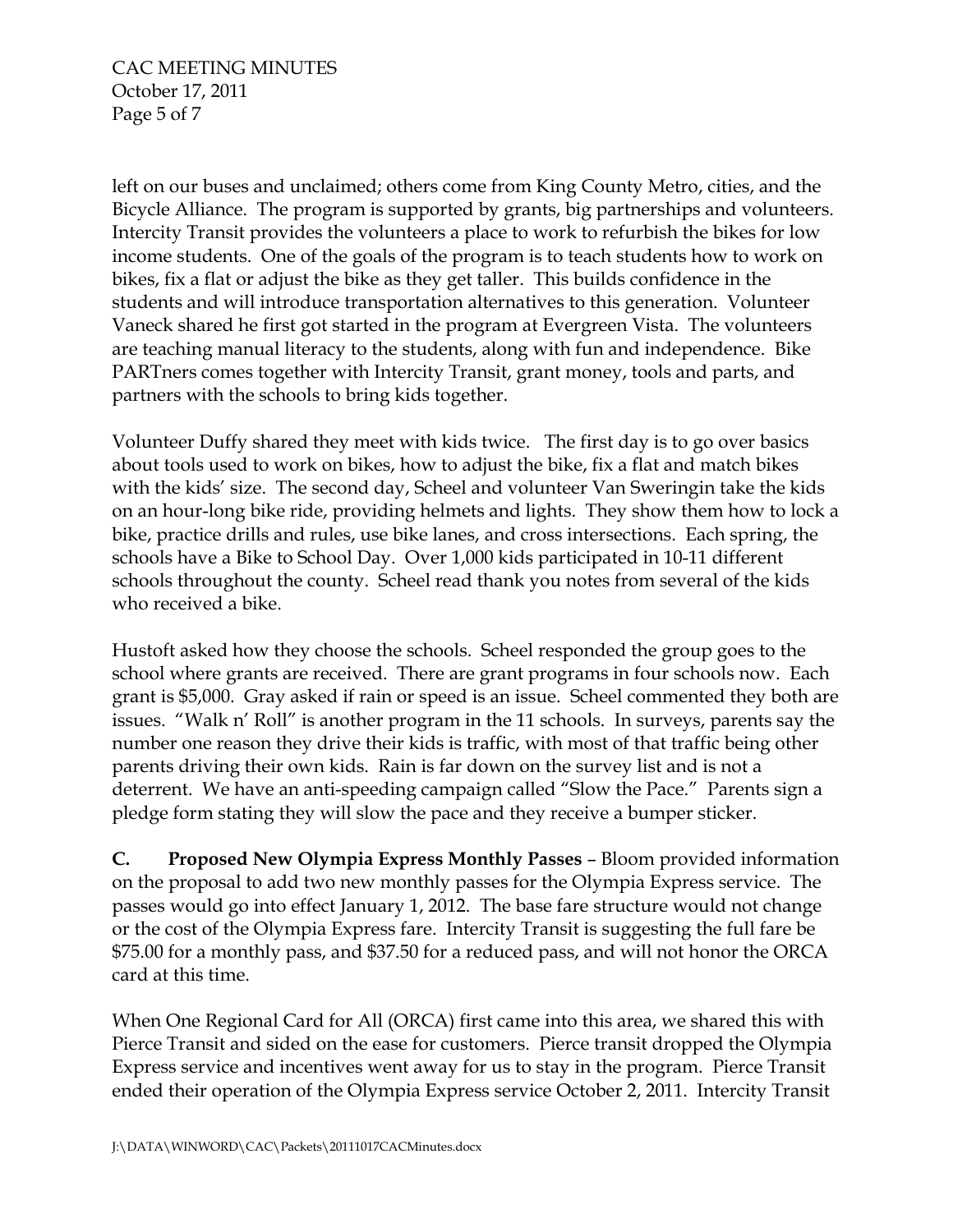CAC MEETING MINUTES October 17, 2011 Page 6 of 7

is now the sole provider of inter-county public transit service between Thurston and Pierce Counties. Pierce Transit agreed they would reimburse Intercity Transit .87 per trip, since they did not have the ORCA software. Harbour and Bloom met with Pierce Transit and agreed both agencies are losing money. Hopefully a year from now, we will have ORCA readers on the buses. Bloom reported there will be costs of approximately \$100,000 to get the system up and running.

See asked what the cost is for Intercity Transit's new monthly passes. Bloom responded the cost is mainly for printing. Out of the 1,000 people riding the Olympia Express daily, 125 may use this type of pass. Elliott asked if it was economical to spend money on the new cards. G. Abernathy asked if we put out a large amount of money for the ORCA readers. Bloom responded, if we were a full partner, the cost is \$77,000 – \$90,000 for 10 buses. Harbour added Pierce Transit has some used equipment we are looking at purchasing, instead of buying new.

**D. 2012 – 2017 Draft Strategic Plan and Discussion of Major Issues** – Harbour presented an update on the proposed changes discussed at the joint meeting.

- **1.** We are proposing a status quo level of service, but assuming 2,000 hours per years of additional Dial-A-Lift service.
- **2.** It was agreed we should move forward with Pattison Street project without federal grant fund.
- **3.** We are recommending we come back to the Authority to review any changes needed on the Olympia Express service. The ridership is up 35% on the Express, and we are currently adding back-up buses Monday through Thursday in the mornings.
- **4.** No sales tax increase is proposed until 2013.
- **5.** Fare increase not to be considered until 2013.
- **6.** Staff recommends adding an ESMS coordinator, who will also work on partnering with PSE's energy conservation management program.
- **7.** Land use planning will continue.
- **8.** Signal priority on Martin Way corridor and Capitol corridor will be initiated.
- **9.** Staff recommends keeping money in the budget for the ORCA equipment and looking at it again in 2012.

A Draft Strategic Plan is included in the CAC packets. Revisions will be made and a final draft will be available by November 2.

**Third Quarter (July 2, 2011 – September 30, 2011) Quarterly Report –** Harbour is providing a quarterly report, by each division, to the Authority. This will be in place of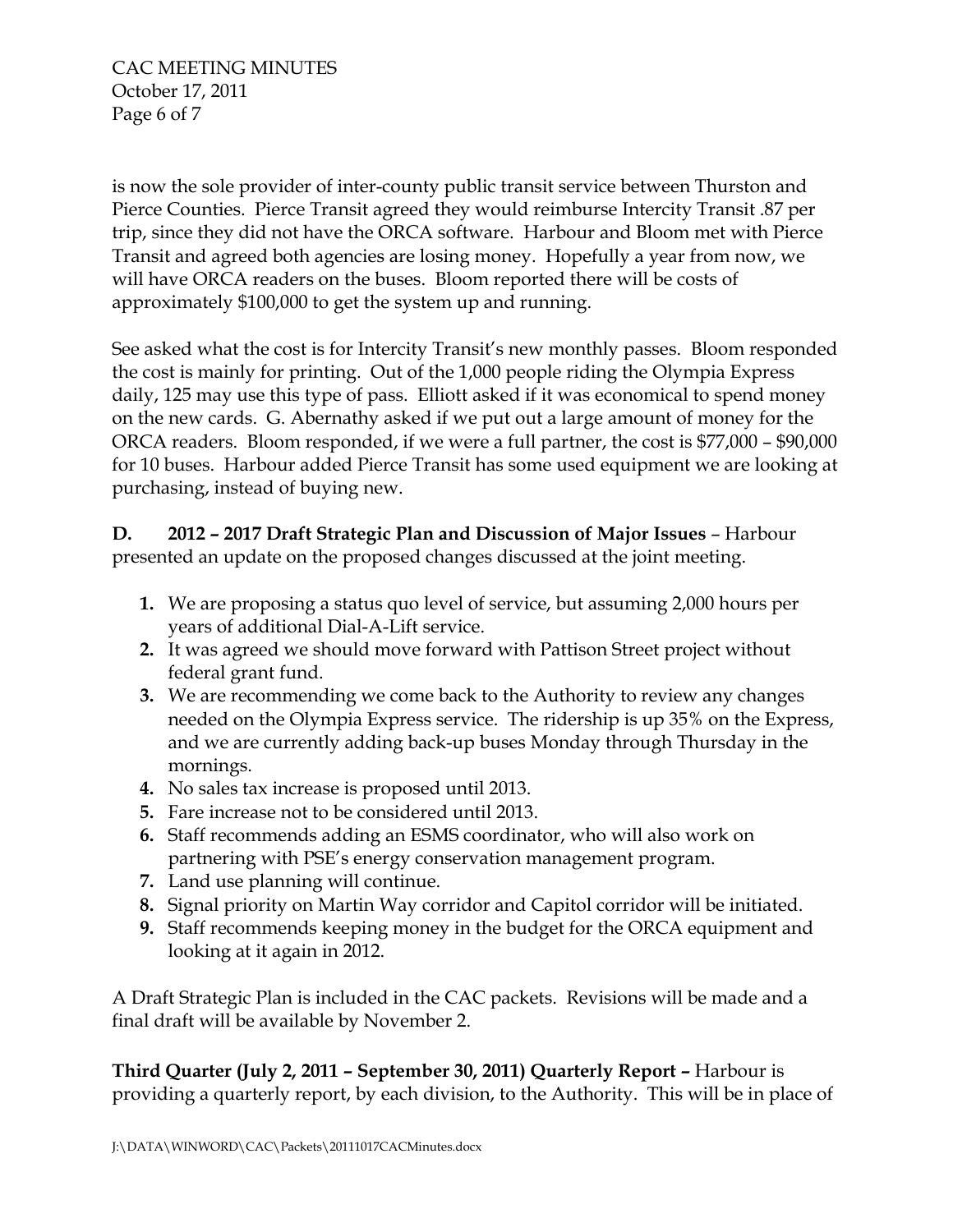CAC MEETING MINUTES October 17, 2011 Page 7 of 7

the previous monthly reports. Each department provided information on accomplishments from third quarter and highlights in what's coming up for fourth quarter.

# **CONSUMER ISSUES:**

- 1. Hustoft reported the stop on Ensign Road going toward Group Health is hidden by a rhododendron plant. Bloom will report this concern to facilities.
- 2. S. Abernathy commented the relocation of the stop on Mullen and Rumac is appreciated.
- 3. Elliott reported JBLM is cutting down on providing staff cars to employees and this may have an impact on vanpools.
- 4. Gray would like to see more trip planning promoting trips to SeaTac.
- 5. See asked about the OneBus Away funding ending. Bloom responded funding is extended for another 13 months.
- 6. Seward read a letter from Jackie Reid resigning her position on the CAC.
- 7. The Authority will open recruitment for a Citizen Representative. Eve Johnson's term ends December 31 and she will not seek reappointment. Staff thanked her for her service.
- 8. Workman questioned Village Vans being replaced at 100,000 miles and asked about the DAL vans being replaced every seven years regardless of the miles. Harbour reported this is a guideline for replacement.
- 9. Workman voiced concern regarding the transit guides and requested changing the photo on the outside of the guide. Harbour reported we are moving toward making the guides more distinct. Harbour indicated a new photo will be on the next guide.

# **REPORTS**

**A. October 5, 2011, Regular Meeting –** See provided a brief report on the highlights of the Authority meeting.

**NEXT MEETING: November 21, 2011.**

# **ADJOURNMENT**

**It was M/S/A by G. Abernathy and Gray to adjourn the meeting at 7:43 p.m.**

Prepared by Shannie Jenkins, Executive/HR Assistant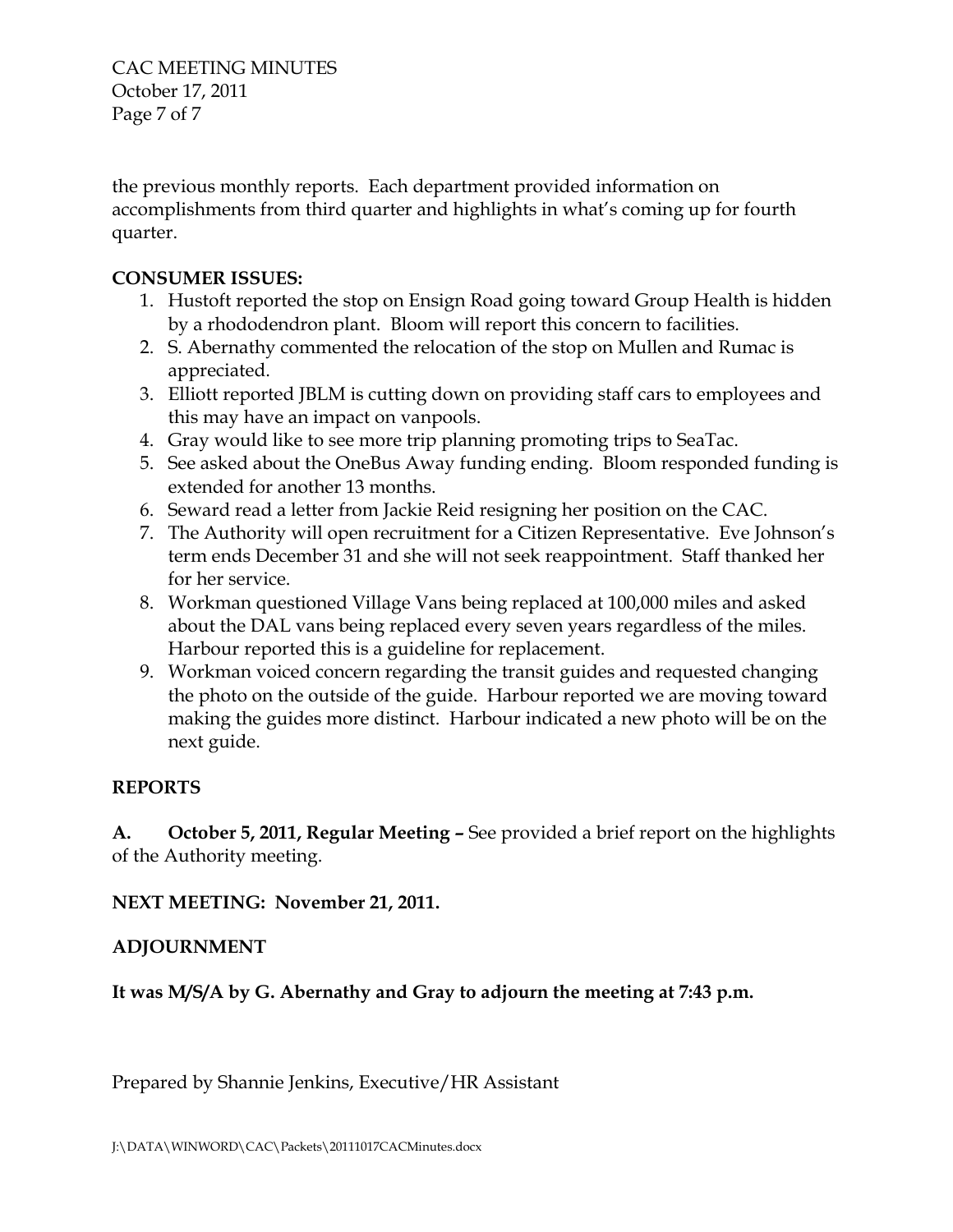# **INTERCITY TRANSIT CITIZEN ADVISORY COMMITTEE AGENDA ITEM NO. V-A MEETING DATE: November 21, 2011**

- **FOR: Citizen Advisory Committee**
- **FROM: Ben Foreman (705-5813)**
- **SUBJECT: 2012 Draft Budget – Public Hearing**
- **1) The Issue:** To provide an overview of the 2012 Draft Budget.
- **2) Recommended Action:** Received feedback on the 2012 Draft Budget.
- **3) Policy Analysis:** It is the policy of the Intercity Transit Authority to review and accept comments from the public prior to adopting the annual budget. The draft budget documents rest heavily on the proposed Strategic Plan the Authority will have the opportunity to adopt during this meeting. The Strategic Plan states the Authority's wishes regarding service levels – the service levels are the prime driver of our proposed expenses for 2012.

**\_\_\_\_\_\_\_\_\_\_\_\_\_\_\_\_\_\_\_\_\_\_\_\_\_\_\_\_\_\_\_\_\_\_\_\_\_\_\_\_\_\_\_\_\_\_\_\_\_\_\_\_\_\_\_\_\_\_\_\_\_\_\_\_\_\_\_\_\_\_\_\_\_\_\_\_\_\_\_\_\_\_\_\_**

\_\_\_\_\_\_\_\_\_\_\_\_\_\_\_\_\_\_\_\_\_\_\_\_\_\_\_\_\_\_\_\_\_\_\_\_\_\_\_\_\_\_\_\_\_\_\_\_\_\_\_\_\_\_\_\_\_\_\_\_\_\_\_\_\_\_\_\_\_\_\_\_\_\_\_\_\_\_\_\_\_\_\_\_

\_\_\_\_\_\_\_\_\_\_\_\_\_\_\_\_\_\_\_\_\_\_\_\_\_\_\_\_\_\_\_\_\_\_\_\_\_\_\_\_\_\_\_\_\_\_\_\_\_\_\_\_\_\_\_\_\_\_\_\_\_\_\_\_\_\_\_\_\_\_\_\_\_\_\_\_\_\_\_\_\_\_\_\_

\_\_\_\_\_\_\_\_\_\_\_\_\_\_\_\_\_\_\_\_\_\_\_\_\_\_\_\_\_\_\_\_\_\_\_\_\_\_\_\_\_\_\_\_\_\_\_\_\_\_\_\_\_\_\_\_\_\_\_\_\_\_\_\_\_\_\_\_\_\_\_\_\_\_\_\_\_\_\_\_\_\_\_\_

**4) Background:** Staff presented the draft budget for public comment on November 16, 2011. The 2012 draft budget has been available to the public since Thursday, November 3, 2011.

The proposed operating budget for 2012 is \$32.1 million, a 4.2 percent increase over 2011. The capital budget, including projects that began during 2011, is proposed at \$26.1 million, with \$17.0 million in new projects and \$9.1 million in projects from 2011. The total proposed budget for 2012 is \$58.7 million. The major elements of Intercity Transit's 2012 budget are:

- Increase in existing Dial-A-Lift service levels by 2,000 service hours.
- Continuation of the Dash service at 2011 levels.
- Sales tax revenue for 2012 is projected to increase 2.0% compared to 2011 sales tax revenue. 2011 sales tax revenue is expected to be approximately 1% higher than our 2010 receipts.

New Projects for 2012 are as follows:

| $\bullet$ | General Wage Increase                      | \$163,000 |
|-----------|--------------------------------------------|-----------|
| $\bullet$ | <b>Salary Survey Adjustments</b>           | 98,000    |
| $\bullet$ | Short/Long Range Service Plan              | 80,000    |
| $\bullet$ | Environmental & Sustainability Coordinator | 75,500    |

J:/authority/20111116Agenda9642012BudgetPublicHearing.doc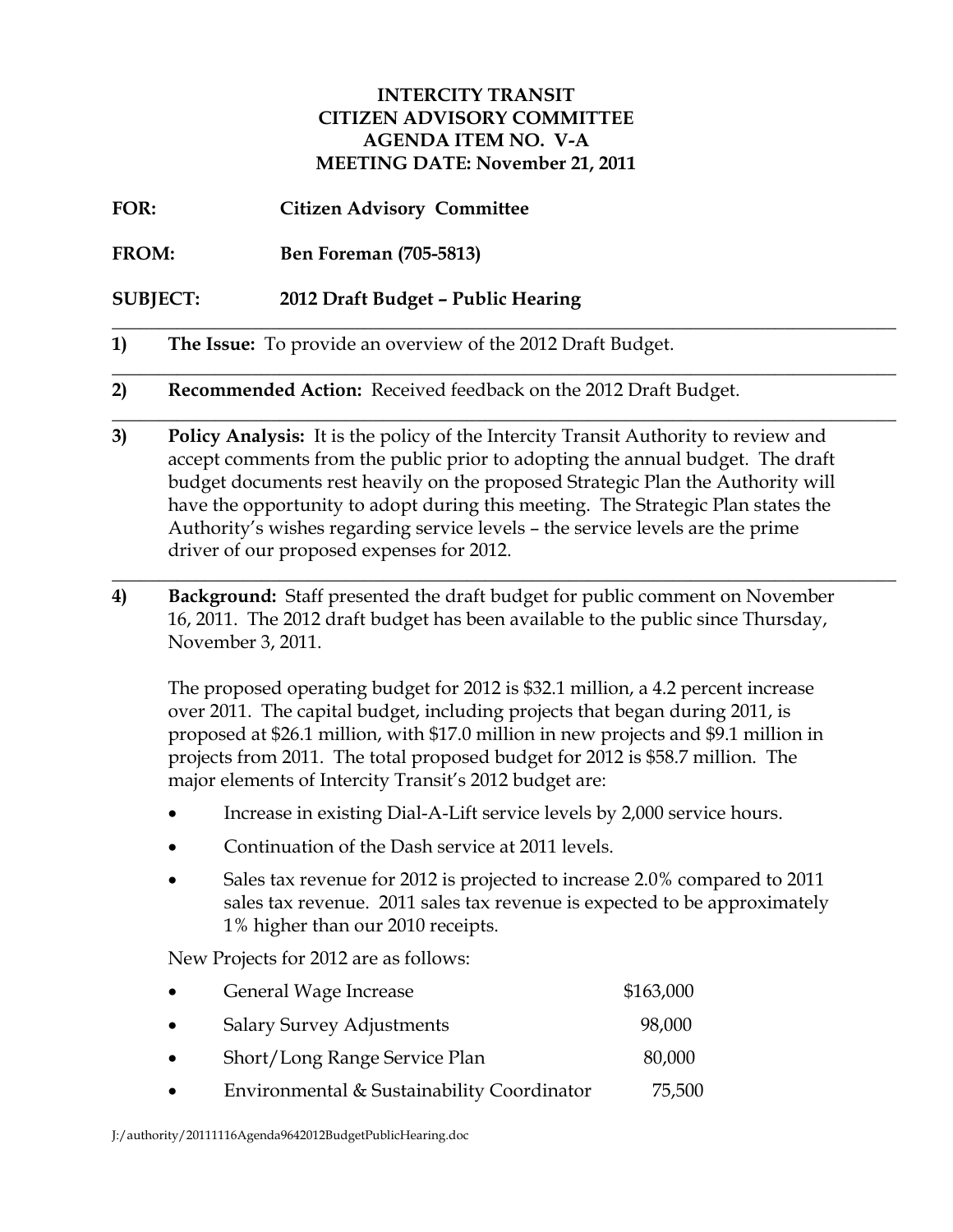| $\bullet$ | Automotive Technician                    | 58,500    |
|-----------|------------------------------------------|-----------|
|           | <b>Youth Education Assistant</b>         | 45,000    |
| $\bullet$ | ISO 14001 Certification                  | 12,000    |
|           | Replace the Welding Room Precipitator    | 10,000    |
|           | Sustainability Committee (New Committee) | 6,500     |
|           | Increase the Hours of Security at OTC    | 3,153     |
|           | <b>Total for New Projects</b>            | \$551,653 |

Total capital/major projects for 2012 are \$26.1 million. The following six projects represent 90% (\$23.6 million) of this amount:

| $\bullet$ | Olympia Transit Center (OTC)     | \$7,655,182 |
|-----------|----------------------------------|-------------|
| $\bullet$ | Hawks Prairie Park and Ride      | \$5,267,000 |
| $\bullet$ | Pattison Facility Expansion      | \$3,373,132 |
| $\bullet$ | Purchase 7 Hybrid Buses          | \$4,900,250 |
| $\bullet$ | Purchase 46 Vanpool Vehicles     | \$1,292,600 |
| $\bullet$ | Purchase 10 Dial-A-Lift Vehicles | \$1,147,650 |

The remaining \$2.5 million in capital/major projects is comprised of 26 smaller projects.

Besides the three positions delineated above in the New Projects section, there are three new operator positions funded in the 2012 budget required to provide the service levels contained in the Strategic Plan – primarily to accommodate the additional 2,000 Dial-A-Lift service hours.

\_\_\_\_\_\_\_\_\_\_\_\_\_\_\_\_\_\_\_\_\_\_\_\_\_\_\_\_\_\_\_\_\_\_\_\_\_\_\_\_\_\_\_\_\_\_\_\_\_\_\_\_\_\_\_\_\_\_\_\_\_\_\_\_\_\_\_\_\_\_\_\_\_\_\_\_\_\_\_\_\_\_\_\_

 $\_$  , and the set of the set of the set of the set of the set of the set of the set of the set of the set of the set of the set of the set of the set of the set of the set of the set of the set of the set of the set of th

\_\_\_\_\_\_\_\_\_\_\_\_\_\_\_\_\_\_\_\_\_\_\_\_\_\_\_\_\_\_\_\_\_\_\_\_\_\_\_\_\_\_\_\_\_\_\_\_\_\_\_\_\_\_\_\_\_\_\_\_\_\_\_\_\_\_\_\_\_\_\_\_\_\_\_\_\_\_\_\_\_\_\_\_

**5) Alternatives:** For information and feedback. The public hearing was held on November 16, 2011, and this will now come before the Authority on December 7, 2011, for approval.

**\_\_\_\_\_\_\_\_\_\_\_\_\_\_\_\_\_\_\_\_\_\_\_\_\_\_\_\_\_\_\_\_\_\_\_\_\_\_\_\_\_\_\_\_\_\_\_\_\_\_\_\_\_\_\_\_\_\_\_\_\_\_\_\_\_\_\_\_\_\_\_\_\_\_\_\_\_\_**

# **6) Budget Notes:** All

**7) Goal Reference:** The annual budget impacts all goals.

# **8) References: 2012 Discussion Guides**

J:/authority/20111116Agenda9642012BudgetPublicHearing.doc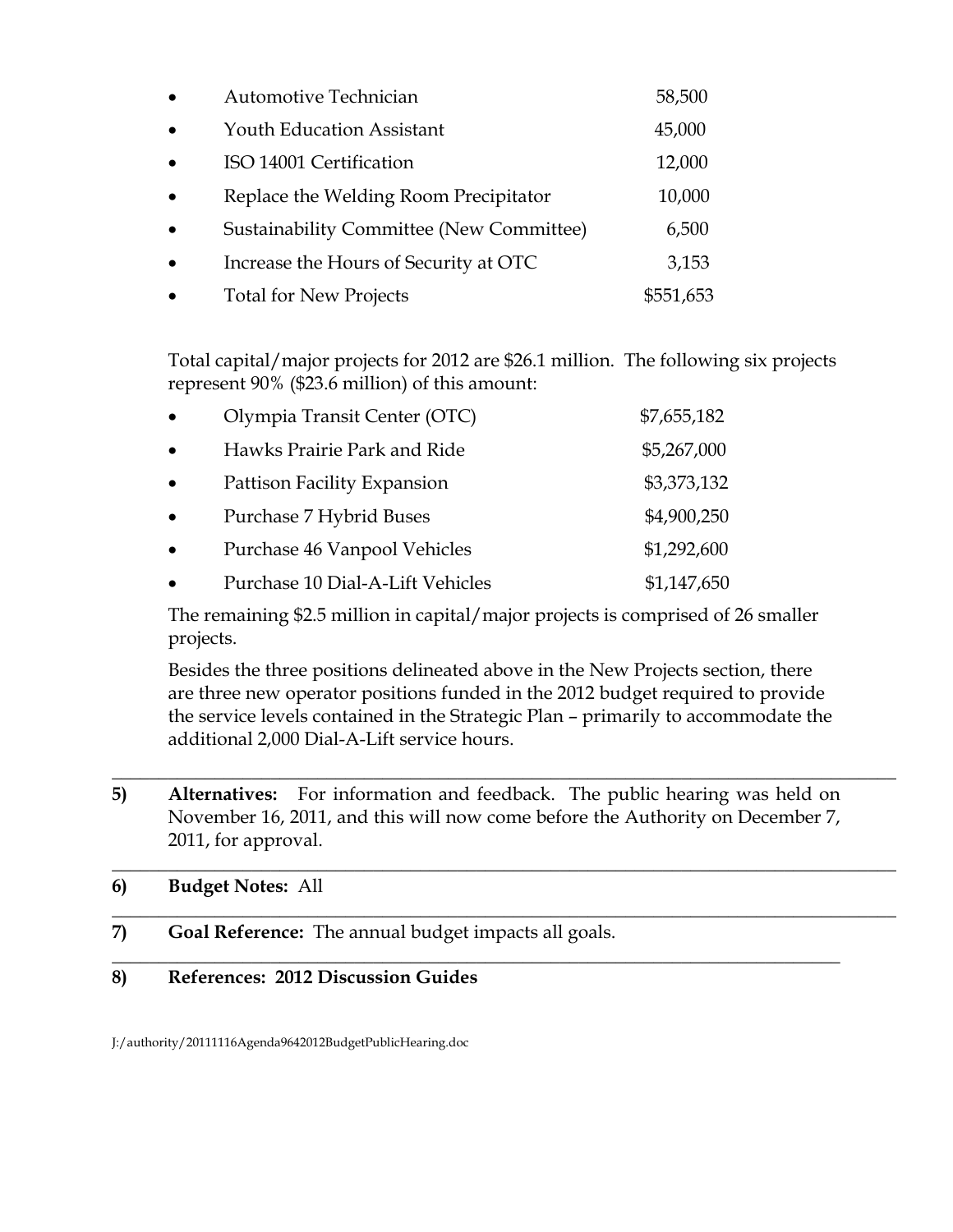### **INTERCITY TRANSIT CITIZEN ADVISORY COMMITTEE AGENDA ITEM NO. V-B MEETING DATE: November 21, 2011**

| FOR:            | <b>Citizen Advisory Committee</b>                             |
|-----------------|---------------------------------------------------------------|
| FROM:           | Marilyn Hemmann, 705-5833<br>Ann Freeman-Manzanares, 705-5838 |
| <b>SUBJECT:</b> | <b>Major Capital Projects - Status Report</b>                 |

**\_\_\_\_\_\_\_\_\_\_\_\_\_\_\_\_\_\_\_\_\_\_\_\_\_\_\_\_\_\_\_\_\_\_\_\_\_\_\_\_\_\_\_\_\_\_\_\_\_\_\_\_\_\_\_\_\_\_\_\_\_\_\_\_\_\_\_\_\_\_\_\_\_\_\_\_\_\_\_\_\_\_\_\_ 1) The Issue:** Review the status of three major capital projects: Hawks Prairie Park and Ride, Pattison Street remodel and expansion, and the Olympia Transit Center expansion.

 $\_$  , and the set of the set of the set of the set of the set of the set of the set of the set of the set of the set of the set of the set of the set of the set of the set of the set of the set of the set of the set of th

\_\_\_\_\_\_\_\_\_\_\_\_\_\_\_\_\_\_\_\_\_\_\_\_\_\_\_\_\_\_\_\_\_\_\_\_\_\_\_\_\_\_\_\_\_\_\_\_\_\_\_\_\_\_\_\_\_\_\_\_\_\_\_\_\_\_\_\_\_\_\_\_\_\_\_\_\_\_\_\_\_\_\_\_

\_\_\_\_\_\_\_\_\_\_\_\_\_\_\_\_\_\_\_\_\_\_\_\_\_\_\_\_\_\_\_\_\_\_\_\_\_\_\_\_\_\_\_\_\_\_\_\_\_\_\_\_\_\_\_\_\_\_\_\_\_\_\_\_\_\_\_\_\_\_\_\_\_\_\_\_\_\_\_\_\_\_\_\_

- **2) Recommended Action:** This item is for information and discussion.
- **3) Policy Analysis:** The Authority appreciates the CAC's input on projects; therefore, staff provides periodic updates to keep members informed regarding project status.
- **4) Background:** Intercity Transit is involved in the planning and/or construction phase of three major capital projects. These projects will have a long term impact and largely define Intercity Transit operations over the next several decades. These projects include:
	- **Hawks Prairie Park and Ride** Design work is 90% complete and staff anticipates submitting the 100% design to Thurston County for permit review in December. Staff is currently negotiating the scope of work for construction management services and expects to recommend a contract amendment to the Authority at their December meeting. The preload compaction of the second half of the site will continue for three more months. Staff anticipates recommending award of contract for facility construction in February 2012. The facility is expected to be operational mid-to-late 2012. This project is funded through local dollars and grants from the WSDOT Regional Mobility program.
	- **Pattison Street Facility** Design work is 30% complete. A Value Engineering exercise provided a number of key findings and recommendations which will be vetted and potentially incorporated into the final design. Staff anticipates recommending contract award for the final design phase in February 2012. The 2012 budget includes 3.3 million to complete final engineering and proceed to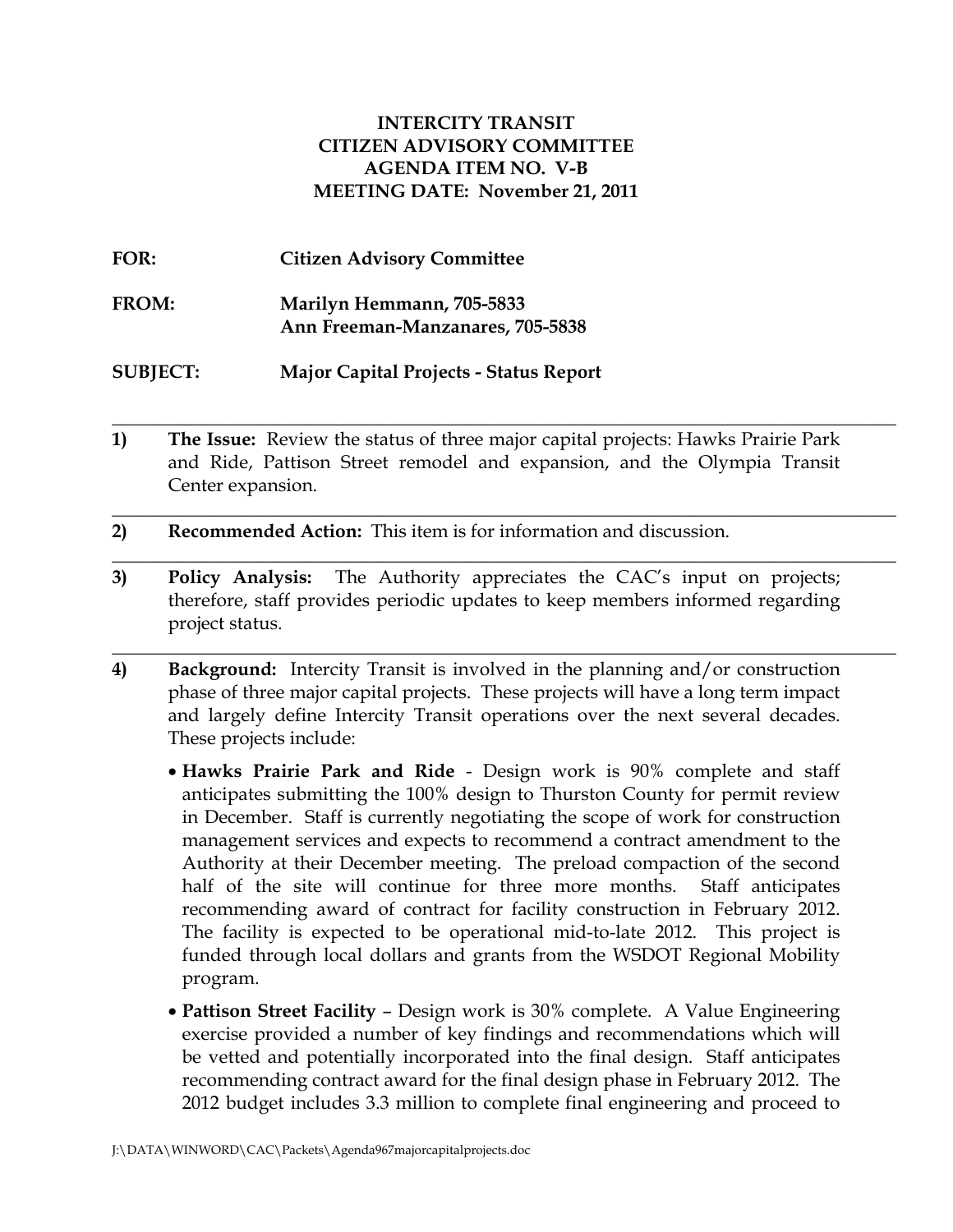the construction phase. Thus far, all project work has been completed with local dollars. Our ability to move forward with construction is dependent upon federal funding.

• **Olympia Transit Center** – Design work is close to 30% complete. Staff anticipates recommending contract award for final design at the December Authority meeting. Staff is pursuing consulting services to comply with historical and archeological requirements. Staff will request Authority consideration regarding the incorporation of public art in January. Value Engineering is anticipated to take place February/March 2012. This project is funded with local dollars and Federal Surface Transportation Program and Earmark grants.

\_\_\_\_\_\_\_\_\_\_\_\_\_\_\_\_\_\_\_\_\_\_\_\_\_\_\_\_\_\_\_\_\_\_\_\_\_\_\_\_\_\_\_\_\_\_\_\_\_\_\_\_\_\_\_\_\_\_\_\_\_\_\_\_\_\_\_\_\_\_\_\_\_\_\_\_\_\_\_\_\_\_\_\_

\_\_\_\_\_\_\_\_\_\_\_\_\_\_\_\_\_\_\_\_\_\_\_\_\_\_\_\_\_\_\_\_\_\_\_\_\_\_\_\_\_\_\_\_\_\_\_\_\_\_\_\_\_\_\_\_\_\_\_\_\_\_\_\_\_\_\_\_\_\_\_\_\_\_\_\_\_\_\_\_\_\_\_\_

\_\_\_\_\_\_\_\_\_\_\_\_\_\_\_\_\_\_\_\_\_\_\_\_\_\_\_\_\_\_\_\_\_\_\_\_\_\_\_\_\_\_\_\_\_\_\_\_\_\_\_\_\_\_\_\_\_\_\_\_\_\_\_\_\_\_\_\_\_\_\_\_\_\_\_\_\_\_\_\_\_\_\_\_

\_\_\_\_\_\_\_\_\_\_\_\_\_\_\_\_\_\_\_\_\_\_\_\_\_\_\_\_\_\_\_\_\_\_\_\_\_\_\_\_\_\_\_\_\_\_\_\_\_\_\_\_\_\_\_\_\_\_\_\_\_\_\_\_\_\_\_\_\_\_\_\_\_\_\_\_\_\_\_\_\_\_\_\_

\_\_\_\_\_\_\_\_\_\_\_\_\_\_\_\_\_\_\_\_\_\_\_\_\_\_\_\_\_\_\_\_\_\_\_\_\_\_\_\_\_\_\_\_\_\_\_\_\_\_\_\_\_\_\_\_\_\_\_\_\_\_\_\_\_\_\_\_\_\_\_\_\_\_\_\_\_\_\_\_\_\_\_\_

#### **5) Alternatives:** N/A

- **6) Budget Notes:** The 2012 budget includes funds to proceed with portions of all three major capital projects.
- **7) Goal Reference:** These major capital projects address Goal #2: *"Provide outstanding customer service;"* Goal #3: *"Maintain a safe and secure operating system;"* Goal #4: *"Provide responsive transportation options;"* and Goal #5: *"Align best practices and support agency sustainable technologies and activities."*

### **8) References:** N/A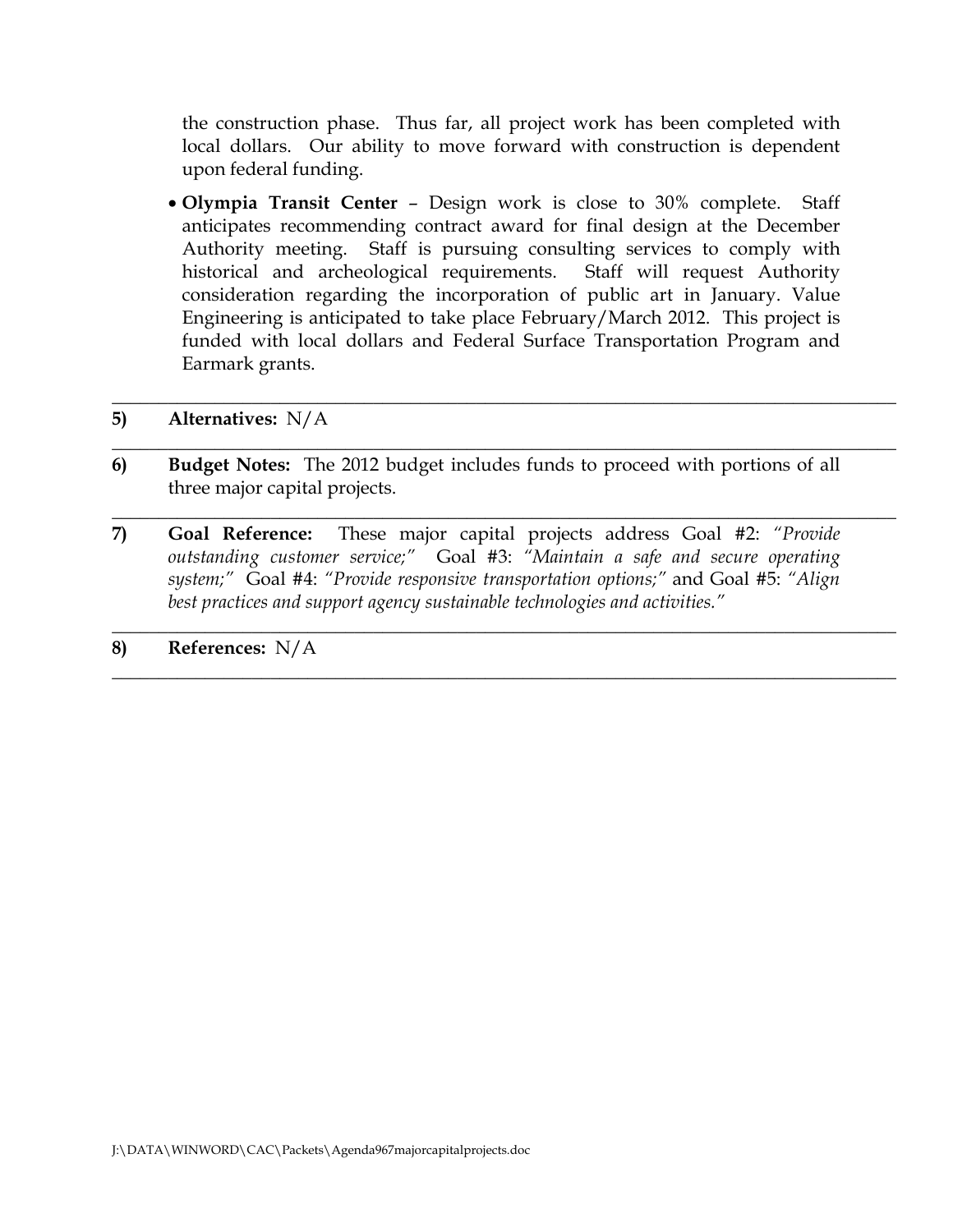### **INTERCITY TRANSIT CITIZEN ADVISORY COMMITTEE AGENDA ITEM NO. V-C MEETING DATE: November 21, 2011**

**FOR: Citizen Advisory Committee**

**FROM: Rhodetta Seward, 705-5856**

**SUBJECT: CAC Attendance Policy Update**

**\_\_\_\_\_\_\_\_\_\_\_\_\_\_\_\_\_\_\_\_\_\_\_\_\_\_\_\_\_\_\_\_\_\_\_\_\_\_\_\_\_\_\_\_\_\_\_\_\_\_\_\_\_\_\_\_\_\_\_\_\_\_\_\_\_\_\_\_\_\_\_\_\_\_\_\_\_\_ 1) The Issue**: Provide an update on the status of the CAC bylaws changing the attendance policy for the CAC.

**\_\_\_\_\_\_\_\_\_\_\_\_\_\_\_\_\_\_\_\_\_\_\_\_\_\_\_\_\_\_\_\_\_\_\_\_\_\_\_\_\_\_\_\_\_\_\_\_\_\_\_\_\_\_\_\_\_\_\_\_\_\_\_\_\_\_\_\_\_\_\_\_\_\_\_\_\_\_**

**\_\_\_\_\_\_\_\_\_\_\_\_\_\_\_\_\_\_\_\_\_\_\_\_\_\_\_\_\_\_\_\_\_\_\_\_\_\_\_\_\_\_\_\_\_\_\_\_\_\_\_\_\_\_\_\_\_\_\_\_\_\_\_\_\_\_\_\_\_\_\_\_\_\_\_\_\_\_**

- **2) Recommended Action**: Information only.
- **3) Policy Analysis:** The current operating principles (bylaws) were amended to allow four unexcused absences and any amount of excused absences as long as the member calls the Intercity Transit staff before 5:00 p.m. the day of the meeting. The CAC makes amendment recommendations to the Authority, which has final approval on changes to the Operating Principles.
- **4) Background**: The Authority reviewed the CAC bylaws and the proposed language change for attendance. Meta Hogan and Matthew Connor of the ad hoc committee attended to answer any questions.

**\_\_\_\_\_\_\_\_\_\_\_\_\_\_\_\_\_\_\_\_\_\_\_\_\_\_\_\_\_\_\_\_\_\_\_\_\_\_\_\_\_\_\_\_\_\_\_\_\_\_\_\_\_\_\_\_\_\_\_\_\_\_\_\_\_\_\_\_\_\_\_\_\_\_\_\_\_\_**

The Authority approved the bylaws with two minor edits, as attached.The policy would go into effect this November 21, 2011, meeting of the CAC.

The Authority did ask about a calendar year versus the rolling 12 months for tracking the attendance. Seward explained the reasoning for maintaining the rolling 12-months, as members do not come onboard at the beginning of the year, and sometimes a member is appointed mid-term. They also inquired about exceptions for long-term illnesses. Hogan addressed this issued. The Authority unanimously supported the CAC's recommendations.

Seward will develop a tracking document to be attached to each packet, so members can self monitor their attendance.

**\_\_\_\_\_\_\_\_\_\_\_\_\_\_\_\_\_\_\_\_\_\_\_\_\_\_\_\_\_\_\_\_\_\_\_\_\_\_\_\_\_\_\_\_\_\_\_\_\_\_\_\_\_\_\_\_\_\_\_\_\_\_\_\_\_\_\_\_\_\_\_\_\_\_\_\_\_\_ 5) Alternatives**: N/A

**\_\_\_\_\_\_\_\_\_\_\_\_\_\_\_\_\_\_\_\_\_\_\_\_\_\_\_\_\_\_\_\_\_\_\_\_\_\_\_\_\_\_\_\_\_\_\_\_\_\_\_\_\_\_\_\_\_\_\_\_\_\_\_\_\_\_\_\_\_\_\_\_\_\_\_\_\_\_** j:authority/agenda/20111026agenda968cacattendance.docx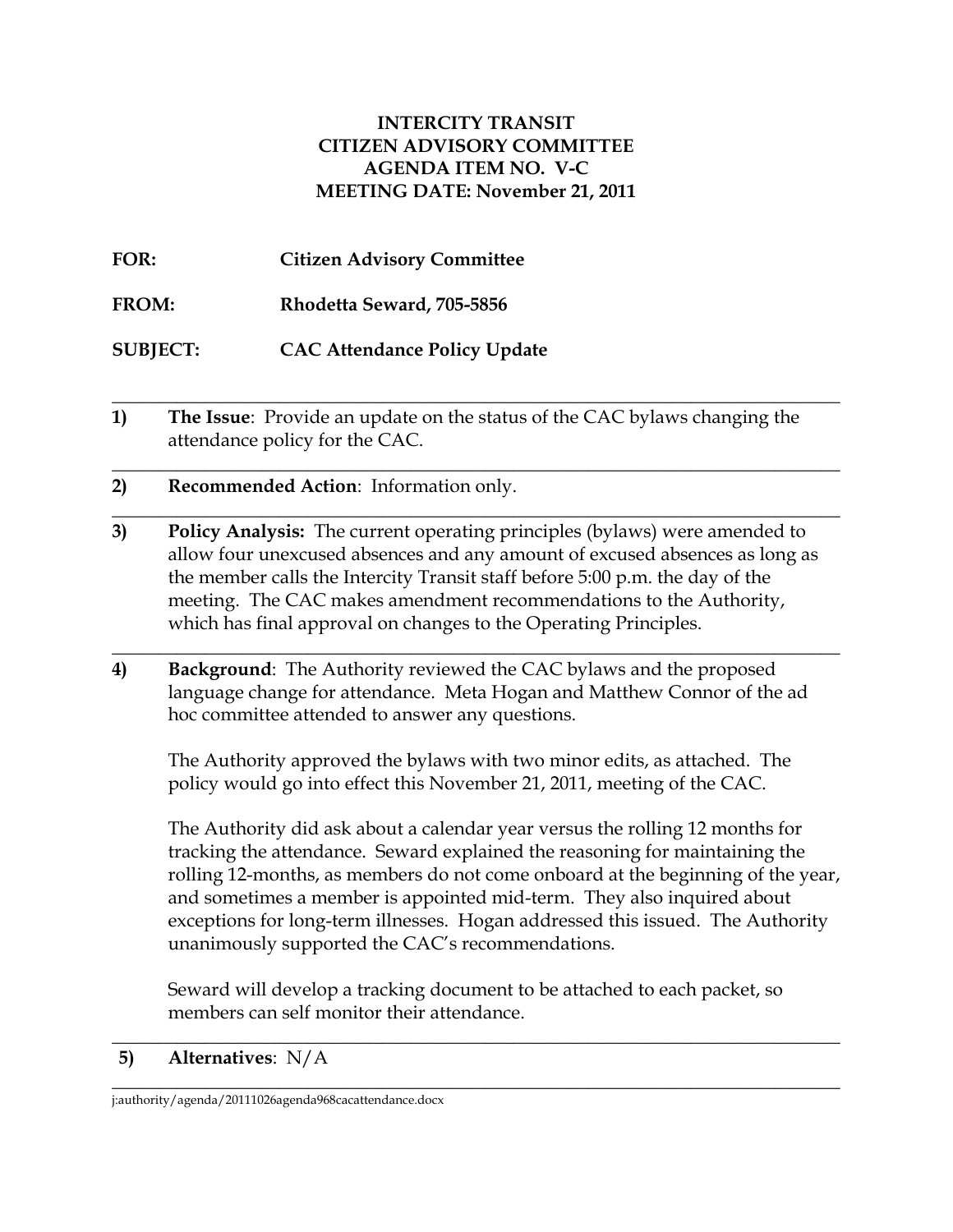# **6) Budget Notes**: N/A

**7) Goal Reference:** Addressing a policy that ensures improved attendance helps address all goals of the agency.

**\_\_\_\_\_\_\_\_\_\_\_\_\_\_\_\_\_\_\_\_\_\_\_\_\_\_\_\_\_\_\_\_\_\_\_\_\_\_\_\_\_\_\_\_\_\_\_\_\_\_\_\_\_\_\_\_\_\_\_\_\_\_\_\_\_\_\_\_\_\_\_\_\_\_\_\_\_\_**

**\_\_\_\_\_\_\_\_\_\_\_\_\_\_\_\_\_\_\_\_\_\_\_\_\_\_\_\_\_\_\_\_\_\_\_\_\_\_\_\_\_\_\_\_\_\_\_\_\_\_\_\_\_\_\_\_\_\_\_\_\_\_\_\_\_\_\_\_\_\_\_\_\_\_\_\_\_\_**

**8) References**: Page 2 of the CAC Operating Procedures (with proposed changes) and after Authority approval.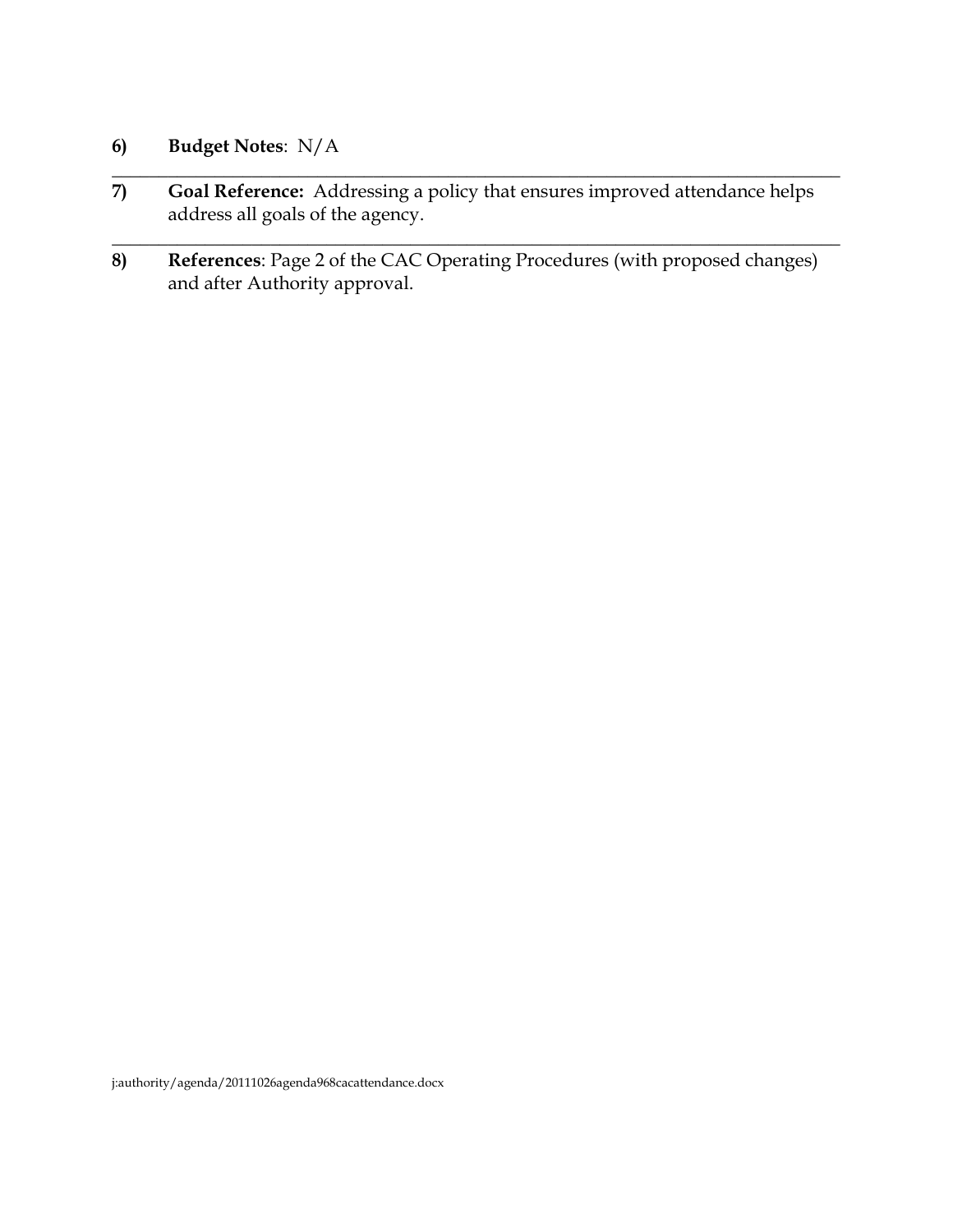#### **TERMS**

CAC members shall serve a term of three years, and may serve two complete terms. The Youth position will serve a one-year term and is eligible to reapply for a second one-year term. If a member is appointed to complete a vacant term, it is not considered a complete term. (Amended 07/16/01; 12/20/04; 2/14/11)

#### **ATTENDANCE**

Any four unexcused absences in a 12 month period will result in forfeiture of the member's position on the CAC. A CAC member who is absent more than twenty-five percent of the regular monthly committee meetings during a twelve month period shall be removed from the committee. If staff needs to change the meeting from the regular meeting date (the third Monday of the month), and a member is unable to make the new date due to a conflict in their schedule, it will not be considered an absence. The staff liaison will track attendance and a monthly report will be included in the CAC packet.

A notification of membership forfeiture will automatically be sent to the respective member and Chair when the fourth unexeused absences in a 12-month period occurs. For an excused absence, members must notify the staff liaison prior to the meeting. A pattern of significant absences will be reviewed by the Chair of the Citizen Advisory Committee, hereinafter referred to as the "Chair".

Members are encouraged to contact the staff liaison prior to a meeting when they are unable to attend, to ensure the CAC will have a quorum. (Amended 07/16/01; 12/16/02; 12/20/04; 11/02/11)

#### **MEETING SCHEDULE**

Meetings will be held on the third Monday of each month, except for the months of January and February. January and February meetings will be held the second Monday of the month. All meetings shall be held at Intercity Transit's administrative offices, in the boardroom. Meeting length will be determined by the agenda. If issues relevant to the CAC are insufficient in number or substance, the meeting may be canceled with the agreement of the CAC Chair and Vice Chair. Members will be notified of the cancellation at least 24-hours in advance of a meeting. (Amended 12/20/04)

#### **AGENDA**

The CAC Chair will determine the agenda in conjunction with the Staff Liaison. Any member wishing to add an item for substantive discussion at the meeting may do so by contacting the CAC Chair or Staff Liaison at least ten days prior to the meeting date.